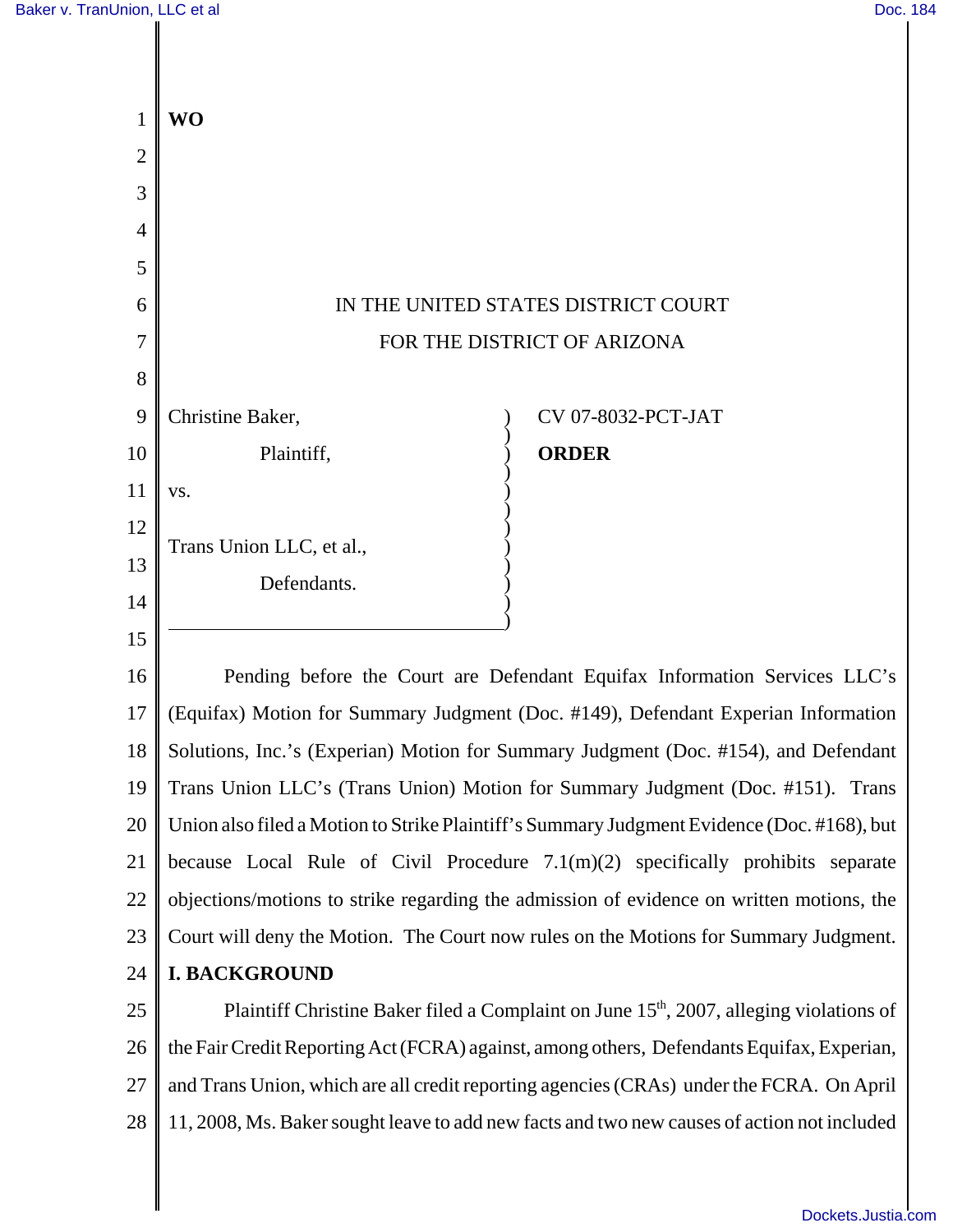1 2 3 4 5 in her original Complaint: (1) unjust enrichment and (2) tortious interference with contractual relations. (Doc. #71). The Court granted Ms. Baker leave to file an Amended Complaint containing the new facts regarding the FCRA claims and a new cause of action for tortious interference with contractual relations, but denied her request to add a claim for unjust enrichment (Doc. #78).

6 7 8 9 10 11 12 13 14 15 16 Ms. Baker filed her First Amended Complaint ("FAC") on June 16, 2008 (Doc. #80). In the FAC, she alleges that Defendant Trans Union: 1) willfully and negligently blocked her myFICO credit reports in violation of FCRA §1681g; 2) willfully and negligently sold her credit data to persons without permissible purpose in violation of FCRA §1681b; 3) willfully and negligently failed to maintain reasonable procedures to avoid violations of §1681b in violation of §1681e; 4) willfully and negligently failed to follow reasonable procedures to assure maximum possible accuracy when preparing her consumer report in violation of FCRA §1681e; 5) willfully and negligently failed to provide complete and correct consumer reports after receiving factual disputes in violation of FCRA§1681i; and 6) tortiously interfered with her contracts with consumers to analyze and attempt to improve their credit scores. (Doc. #80, ¶¶66-70 & 86-93).

17 18 19 20 21 22 23 24 She also alleges that Defendant Equifax: (1) willfully and negligently sold her credit data without a permissible purpose in violation of FCRA §1681(b); (2) willfully and negligently failed to maintain reasonable procedures to avoid violations of §1681b in violation of FCRA §1681e; and (3) willfully and negligently reported a fictitious fraud alert in violation of FCRA §1681c-1. With regard to Defendant Experian, Ms. Baker alleges that Experian: (1) willfully and negligently sold her credit data without a permissible purpose in violation of FCRA §1681(b) and (2) willfully and negligently failed to maintain reasonable procedures to avoid violations of §1681b in violation of FCRA §1681e.

25 26 27 On June 26, 2008, Trans Union moved to dismiss the claims against it for failure to state a claim (Doc. #84). The Court granted the Motion as to Ms. Baker's claims against Trans Union for willfully and negligently blocking her myFICO credit score, willfully and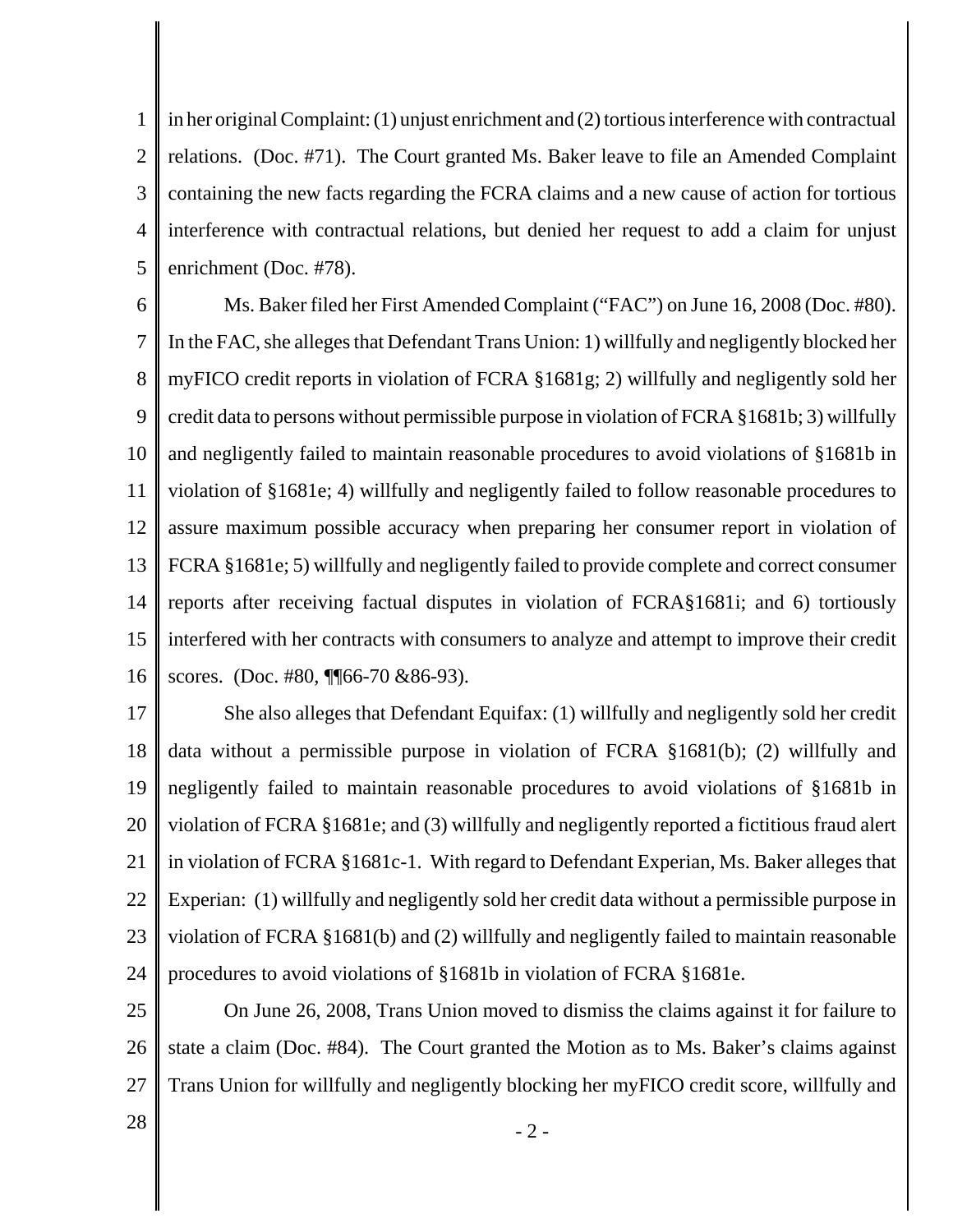1 2 3 4 5 6 7 8 negligently selling her credit data without permissible purpose, willfully and negligently failing to maintain reasonable procedures to avoid violations of §1681b, willfully and negligently failing to provide complete and correct consumer reports after receiving factual disputes, and for tortious interference; but denied Trans Union's Motion as to her claim that Trans Union willfully and negligently failed to follow reasonable procedures to assure maximum possible accuracy when preparing her consumer report in violation of FCRA §1681e. (Doc. #113). Equifax, Experian, and Trans Union filed their pending Motions for Summary Judgment on June 1, 2009.

#### 9 **II. LEGAL STANDARD**

10 11 12 13 14 15 16 Summary judgment is appropriate when "the pleadings, depositions, answers to interrogatories, and admissions on file, together with affidavits, if any, show that there is no genuine issue as to any material fact and that the moving party is entitled to summary judgment as a matter of law." Fed.R.Civ.P. 56(c). Thus, summary judgment is mandated, ". . . against a party who fails to make a showing sufficient to establish evidence of an element essential to that party's case, and on which that party will bear the burden of proof at trial." *Celotex Corp. v. Catrett*, 477 U.S. 317, 322 (1986).

17 18 19 20 21 22 23 24 25 26 27 Initially, the movant bears the burden of pointing out to the Court the basis for the motion and the elements of the causes of action upon which the non-movant will be unable to establish a genuine issue of material fact. *Id*. at 323. The burden then shifts to the nonmovant to establish the existence of material fact. *Id*. The non-movant "must do more than simply show that there is some metaphysical doubt as to the material facts" by "com[ing] forward with 'specific facts showing that there is a genuine issue for trial.'" *Matsushita Elec. Indus. Co. v. Zenith Radio Corp.*, 475 U.S. 574, 586-87 (1986) (quoting Fed.R.Civ.P. 56(e)). A dispute about a fact is "genuine" if the evidence is such that a reasonable jury could return a verdict for the nonmoving party. *Anderson v. Liberty Lobby, Inc.*, 477 U.S. 242, 248 (1986). The non-movant's bare assertions, standing alone, are insufficient to create a material issue of fact and defeat a motion for summary judgment. *Id*. at 247-48. However,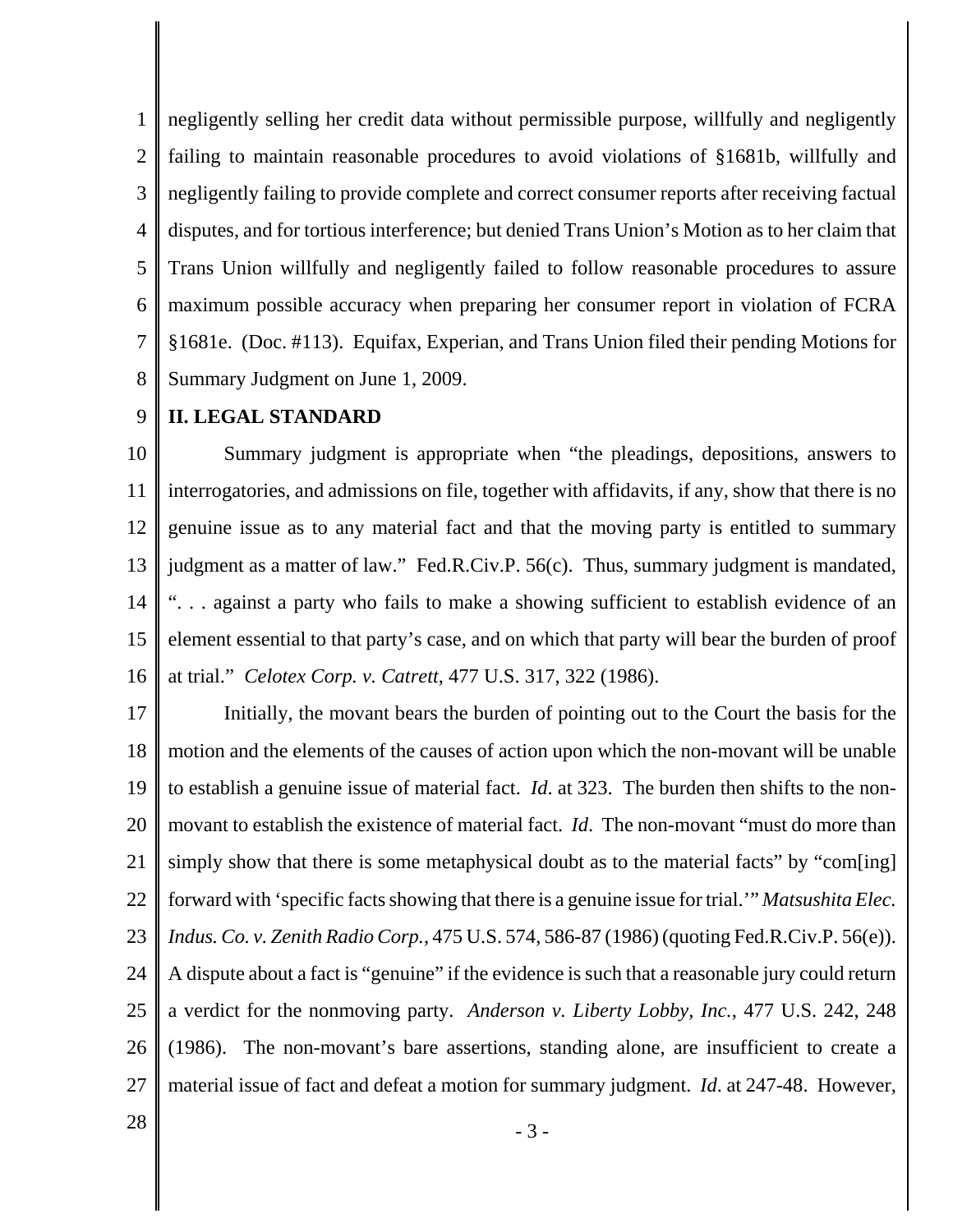| 1              | in the summary judgment context, the Court construes all disputed facts in the light most                                                                                                       |
|----------------|-------------------------------------------------------------------------------------------------------------------------------------------------------------------------------------------------|
| $\overline{2}$ | favorable to the non-moving party. Ellison v. Robertson, 357 F.3d 1072, 1075 (9th Cir.                                                                                                          |
| 3              | 2004).                                                                                                                                                                                          |
| 4              | <b>III. ANALYSIS</b>                                                                                                                                                                            |
| 5              | A. Equifax's Motion                                                                                                                                                                             |
| 6              | Defendant Equitax is a CRA that maintains a database that includes a credit file for                                                                                                            |
| 7              | Ms. Baker. Ms. Baker alleges that Equifax sold her credit information to third parties                                                                                                          |
| 8              | without permissible purpose, failed to maintain reasonable procedures to avoid selling credit                                                                                                   |
| 9              | information without permissible purpose, and reported a false fraud alert on her credit file,                                                                                                   |
| 10             | which she claims violated FCRA §1681c-1.                                                                                                                                                        |
| 11             | 1. Section 1681(b)                                                                                                                                                                              |
| 12             | The FCRA limits the purposes for which a CRA may furnish credit reports. A CRA                                                                                                                  |
| 13             | may provide reports:                                                                                                                                                                            |
| 14             | (1) In response to the order of a court                                                                                                                                                         |
| 15             | (2) In accordance with the written instructions of the consumer to<br>whom it relates.                                                                                                          |
| 16<br>17       | $(3)$ To a person which it has reason to believe –                                                                                                                                              |
| 18             | (A) intends to use the information in connection with a credit<br>transaction involving the consumer on whom the information is<br>to be furnished and involving the extension of credit to, or |
| 19             | review or collection of an account of, the consumer; or                                                                                                                                         |
| 20             | (B) intends to use the information for employment purposes; or                                                                                                                                  |
| 21             | (C) intends to use the information in connection with the<br>underwriting of insurance involving the consumer; or                                                                               |
| 22             | D) intends to use the information in connection with a                                                                                                                                          |
| 23             | determination of the consumer's eligibility for a license or other<br>benefit granted by a governmental instrumentality required by                                                             |
| 24             | law to consider an applicant's financial responsibility or status;<br>or                                                                                                                        |
| 25             | (E) intends to use the information, as a potential investor or                                                                                                                                  |
| 26<br>27       | servicer, or current insurer, in connection with a valuation of, or<br>an assessment of the credit or prepayment risks associated with,<br>an existing credit obligation; or                    |
| 28             | $-4-$                                                                                                                                                                                           |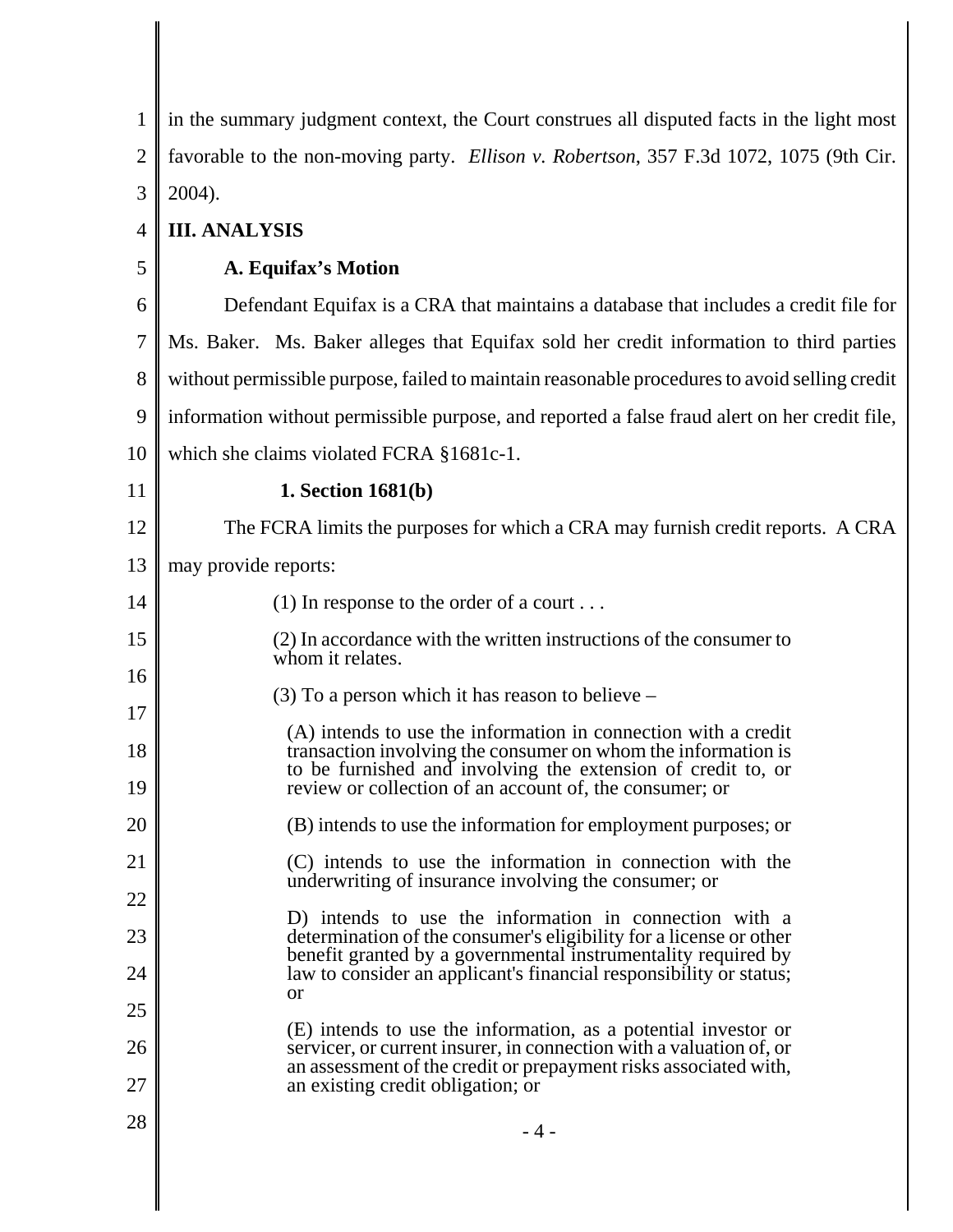1 2 3 4 5 6 7 8  $\mathbf Q$ 10 11 12 13 14 15 16 17 18 19 20 21 22 23 24 25 26 (F) otherwise has a legitimate business need for the information-- (I) in connection with a business transaction that is initiated by the consumer; or (ii) to review an account to determine whether the consumer continues to meet the terms of the account. . . . 15 U.S.C. §1681b(a). Ms. Baker alleges that Equifax willfully and negligently sold her credit data to persons without permissible purpose in violation of FCRA §1681b. (Doc. #80 ¶67). Her §1681b allegations against Equifax involve a transaction in March of 2007. Ms. Baker undisputedly applied for a mortgage on March 5, 2007. She alleges that after her application, Equifax improperly issued her credit data to Dana Capital, through NCO Financial Systems. As long as a permissible purpose exits, it does not matter whether the creditor itself or the creditor's agent obtains the credit report. *Weidman v. Federal Home Loan Mortg. Corp.* 338 F.Supp.2d 571, 577 (E.D. Pa. 2004)(citing Federal Trade Commission Commentary on the FCRA, 16 C.F.R. Part 600, Appendix, §604, p. 511(2005)). And when a permissible purpose exists, "parties may obtain, and consumer reporting agencies may furnish, consumer reports without the consumers' permission or over their objection." Federal Trade Commission Commentary on the FCRA, 16 C.F.R. Part 600, Appendix, §604, p. 512 (2005); *see also Sterigopoulos & Castro v. First Midwest Bancorp.*, 427 F.3d 1043, 1046-47 (7th Cir. 2005)("[T]he statute does not require that consumers expressly approve each request for a report."). Supplying credit reports to persons who intend to use the information in connection with the application for a mortgage, a credit transaction, is permissible. *See* 15 U.S.C. §1681b(a)(3)(A). Because Equifax shared Ms. Baker's credit information in connection with a permissible use, and Equifax therefore did not need her permission to share her credit report, her §1681b claim relating to the mortgage application fails. The Court therefore grants summary judgment to Equifax on Ms. Baker's §1681b claim.

- 27
- $28 \t 5 -$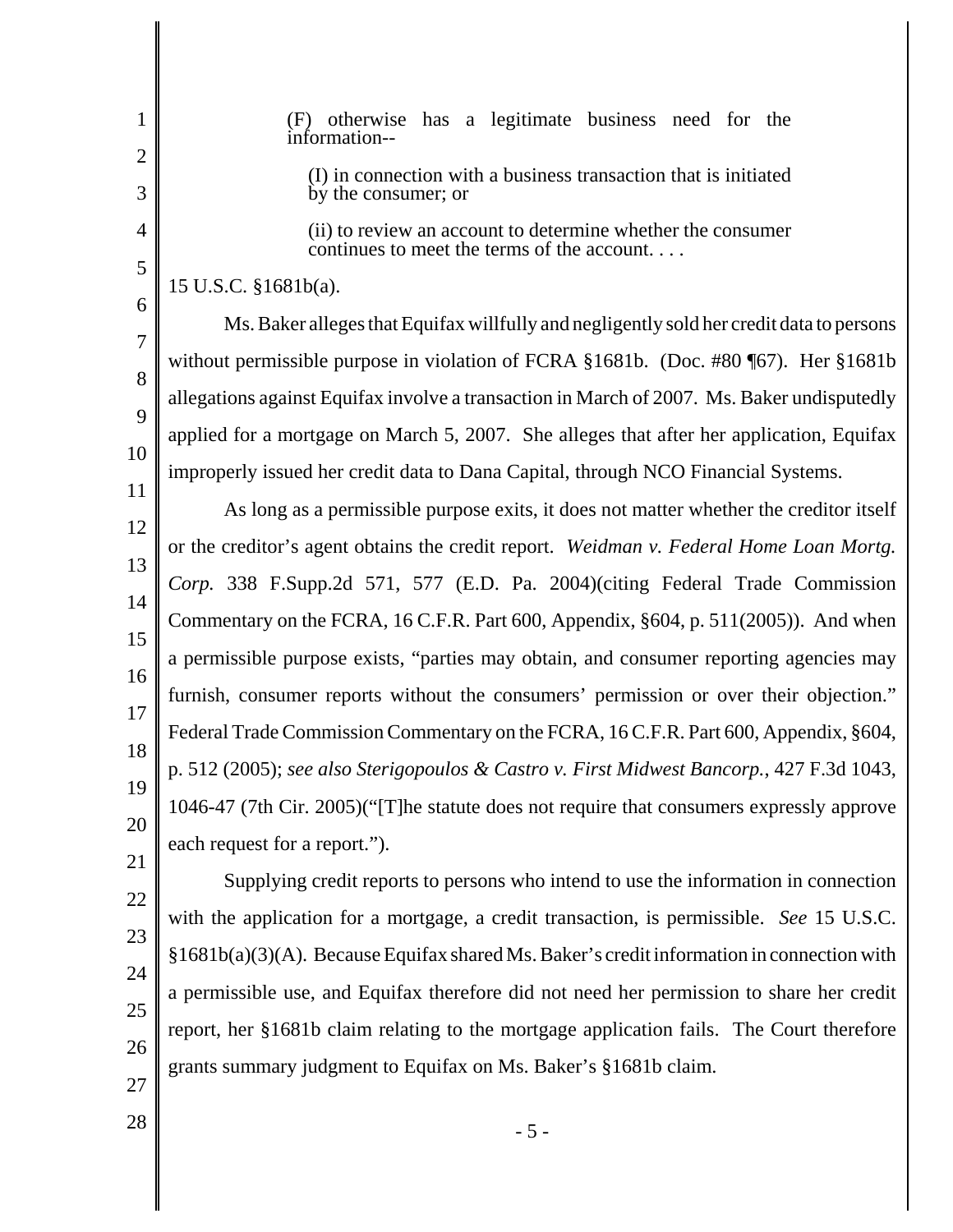#### **2. FCRA §1681e(a)**

2 3 4 5 6 7 8 9 Ms. Baker also makes an FCRA §1681e(a) claim based on Equifax's alleged §1681b violation. Section 1681e(a) directs CRAs to "maintain reasonable procedures designed to . . . limit the furnishing of consumer reports to the purposes listed under section 1681b of this title." The Court has held that Ms. Baker's §1681b claim fails as a matter of law, and Ms. Baker has introduced no other evidence that would create an issue of fact regarding the reasonableness of Equifax's procedures for avoiding the impermissible sharing of credit information. The Court therefore grants summary judgment to Equifax on Ms. Baker's §1681e(a) claim.

10

1

## **3. FCRA §1681c-1**

11 12 13 14 15 16 17 18 Ms. Baker alleges that Equifax violated §1681c-1 by placing a fraud alert on her credit file against her wishes. On October 25, 2005, Equifax received a dispute from Ms. Baker regarding her Target and Capital One accounts. Equifax concedes that it investigated the dispute, but argues that its records clearly show it did not place a fraud alert on her credit file in response. Ms. Baker has never seen a copy of her credit report showing a fraud alert, but produced the Declaration of Kimberly Hughes, an Experian employee, from another lawsuit, which states that "On October 26, 2005, Experian received a notification that ... Equifax. . . had added a fraud alert to Plaintiff's credit file." (Doc. #165-3, p. 88, ¶33.)

19 Section 1681c-1 provides:

Upon the direct request of a consumer, or an individual action on behalf of or as a personal representative of a consumer, who asserts in good faith a suspicion that the consumer has been or is about to become a victim of fraud or related crime, including identity theft, a consumer reporting agency . . . that maintains a file on the consumer and has received appropriate proof of the identity of the requester shall include a fraud alert in the file of that consumer, and also provide that alert along with any credit score generated in using that file, for a period of not less than 90 days, beginning on the date of such request, unless the consumer or such representative requests that such fraud alert be removed before the end of such period, and the agency has received appropriate proof of the identity of the requester for such purpose.

20

21

22

23

24

25

26

27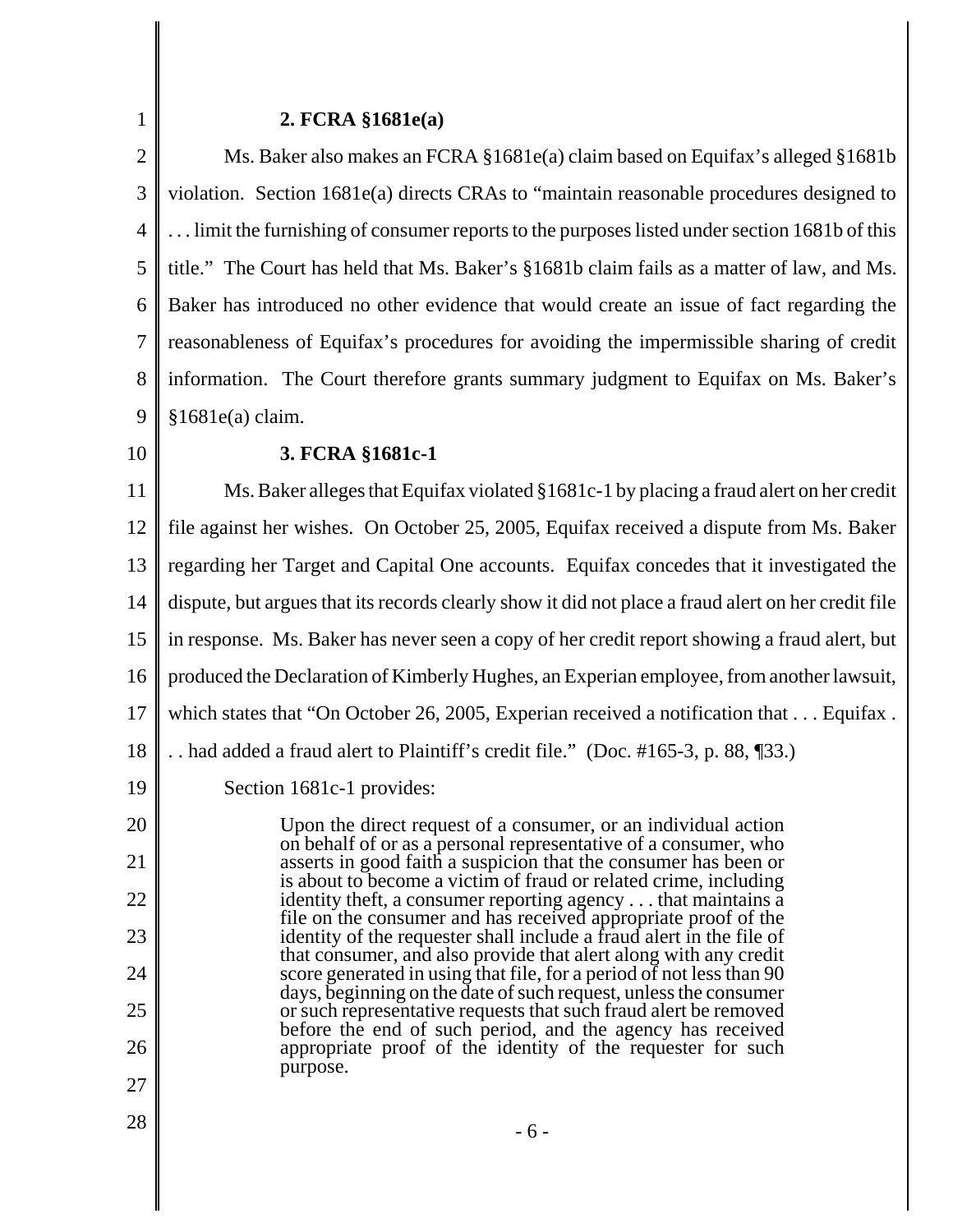1  $§1681c-1(a)(1)(A).$ 

2 3 4 5 6 7 Section 1681c-1 addresses the failure to add a fraud alert upon an appropriate request to do so. By its terms, it does not regulate a CRA's placement of a fraud alert on a consumer's account without the consumer's permission. Ms. Baker has not provided the Court with any authority that would support a violation of §1681c-1 under the circumstances of this case. The Court therefore will grant summary judgment to Equifax on Ms. Baker's §1681c-1 claim.

8 9 10 Ms. Baker alleged that Equifax violated three sections of the FCRA. Because the Court has held that her claims under all three sections fail as a matter of law, the Court will grant summary judgment to Equifax.

11

### **B. Experian's Motion**

12 13 14 15 16 17 18 19 20 21 Ms. Baker's two claims against Experian arise from her mortgage application of March 5, 2007. Experian also provided credit information to Dana Capital, through NCO Financial Systems, in response to the application. Ms. Baker alleges that by providing credit data to Dana Capital, Experian willfully and negligently sold her credit data to persons without permissible purpose in violation of FCRA §1681b and failed to maintain reasonable procedures to prevent impermissible uses of credit information in violation of FCRA §1681e(a). For the same reasons outlined in the section above, namely that providing credit information for use with a mortgage application is permissible, Ms. Baker's §§1681b & 1681e(a) claims fail as a matter of law. Because Ms. Baker had only those two claims against Experian, the Court will grant summary judgment to Experian.

22

# **C. Trans Union's Motion**

23 24 25 26 27 After the Court's November 6, 2008 Order (Doc. #113) on the Motion to Dismiss, only Ms. Baker's FCRA §1681e(b) claim against Trans Union remains. Ms. Baker alleges that Trans Union split her credit file into two files; that one of those files did not contain her bankruptcy; and that Chase pre-approved her at some point in July or August of 2005 for a credit card based on a credit report that did not contain the bankruptcy, then declined her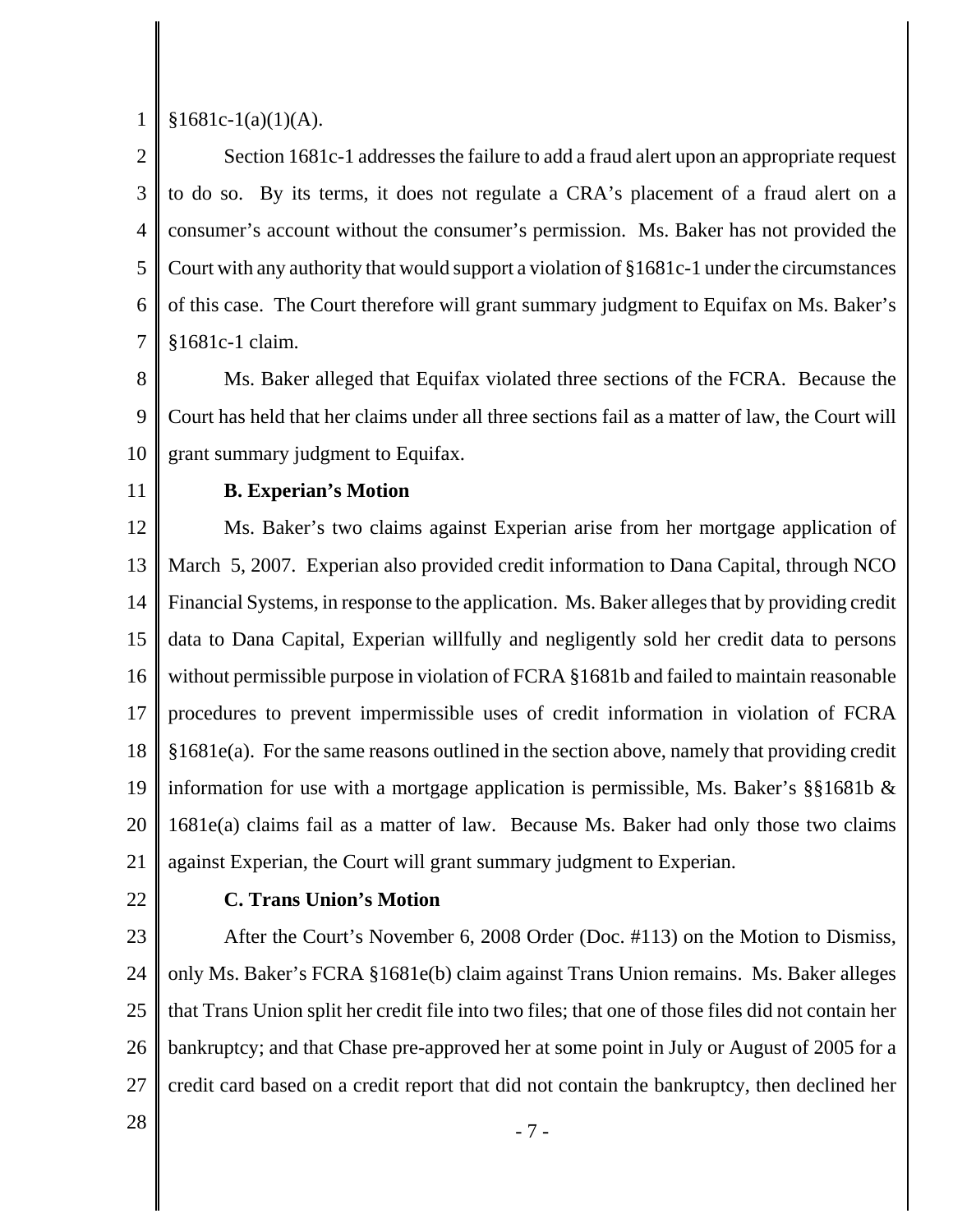1 2 after Chase's August 17, 2005 review of the report with the bankruptcy. She argues that Trans Union's maintenance of two credit reports violated section 1681e(b).

3 4 5 6 7 8 Section 1681e(b) of the FCRA provides: "Whenever a consumer reporting agency prepares a consumer report it shall follow reasonable procedures to assure maximum possible accuracy of the information concerning the individual about whom the report relates." To prevail on her §1681e(b) claim, Ms. Baker must "present evidence tending to show that a credit reporting agency prepared a report containing inaccurate information." *Guimond v. Trans Union Credit Info. Co.*, 45 F.3d 1329, 1333 (9th Cir. 1995).

9 10 11 12 13 14 15 16 In its earlier Order, the Court held that if Trans Union actually provided a separate credit report on Ms. Baker that did not contain the bankruptcy, that report could be misleading, which could constitute an inaccurate report under §1681e(b). *See, e.g., Koropoulos v. Credit Bureau, Inc.,* 734 F.2d 37, 40 (D.C. Cir. 1984). At the motion to dismiss stage, the Court had to accept as true Ms. Banker's allegations that Trans Union provided Chase with an incomplete or misleading credit report. At the summary judgment stage, Ms. Baker must produce proof sufficient to create a material issue of fact as to whether Trans Union actually provided an inaccurate credit report to Chase.

17 18 19 20 21 22 Ms. Baker makes several unsubstantiated claims in her Response to Trans Union's Motion for Summery Judgment (Doc. #163), but has produced no affirmative evidence that Trans Union provided a credit report to Chase in the relevant time period, let alone that she provided an inaccurate report. Ms. Baker uses words like "apparently" and "must have," but has not demonstrated that Trans Union sold inaccurate credit reports regarding Ms. Baker to any of Trans Union's customers.<sup>1</sup>

23

24

Because Ms. Baker has not met her burden of creating a legitimate, material issue of fact regarding whether Trans Union provided inaccurate credit reports to Chase or other

25

28

<sup>26</sup> 27 <sup>1</sup>Trans Union did maintain two separate internal credit files on Ms. Baker that it shared with her, but Trans Union merged the two files on May 6, 2005 – more than two years before she filed her suit, which is the relevant time period for statute of limitation purposes.